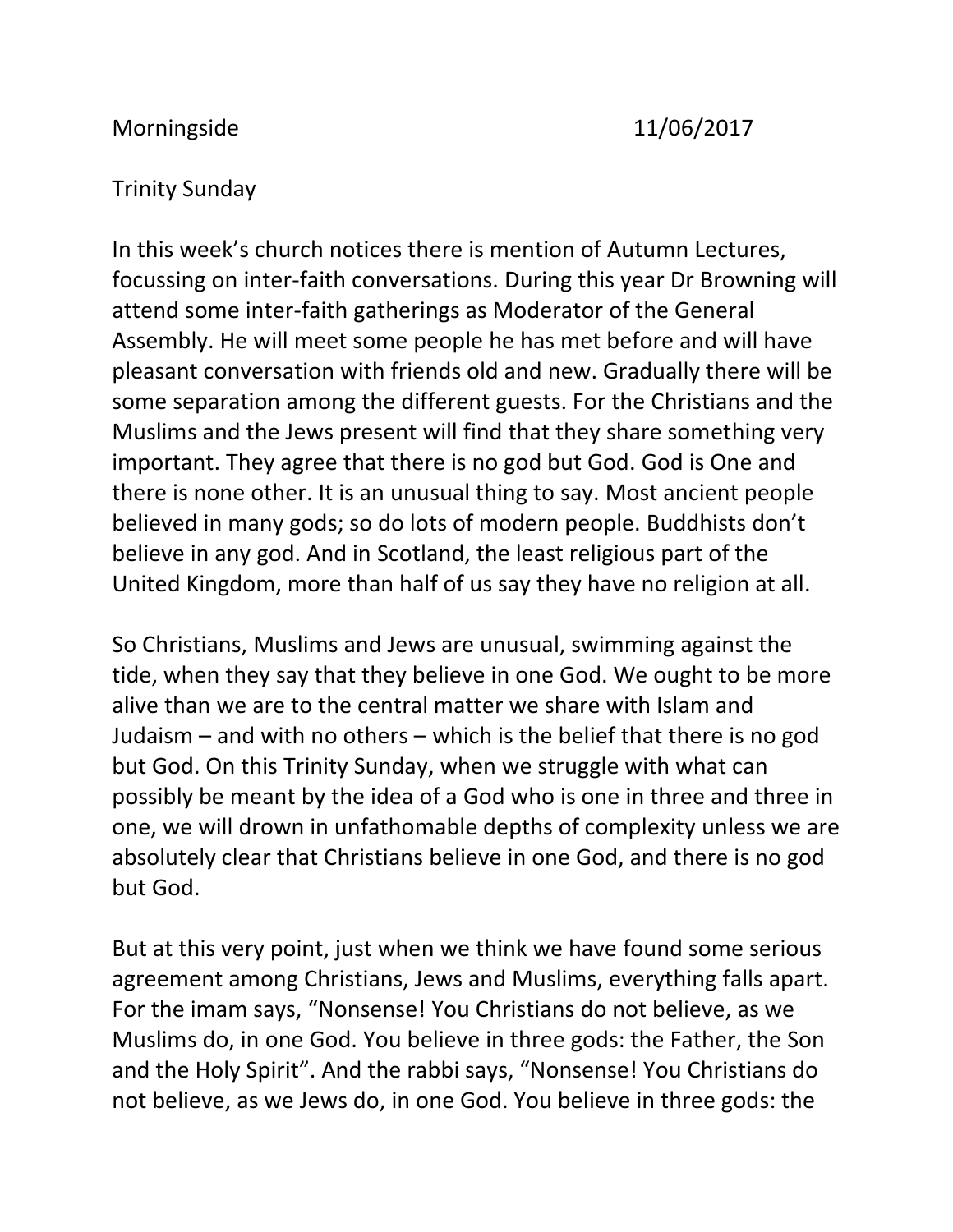Father, the Son and the Holy Spirit". Even those who seemed to be on the same side as us tell us we have got it wrong. So what is Christian faith saying about God as one but three in one?

Remember what we have agreed already. Anything to be said about the Holy Trinity of Father, Son and Holy Spirit must be said in the context of the conviction that there is one God; and must be heard in the context of the conviction that there is one God. No backing down from that.

So where does talk of "three" come? What is Trinity Sunday about? The teaching about the Holy Trinity has been at the centre of so much argument and scholarship and hymn-writing since the early days of the church that it is impossible to summarise it briefly. Instead I have for you this morning just one way of looking at what "one God, Father, Son and Holy Spirit" might mean.

The one true God is the God we know as Father. Think of the Father above us. We heard an excerpt this morning of that breathtaking, aweinspiring passage with which the Bible opens. Genesis chapter 1 is a creation poem written to open you eyes to the beauty of the world around, to open your mind to the mystery which lies behind all life, and to open you heart to the wonder and majesty of the creator himself. *All things bright and beautiful, all creatures great and small All things wise and wonderful, the Lord God made them all.*

Creator of the whole world, and the one who gave you life. Judge of the whole world, and the one who judges your life. The one who loved the whole world into existence and who loves you by name. The one to whom Jesus prayed as His heavenly Father who knows our needs. The one God, God above us.

The one true God is the God we know as Son. Think of the Son and brother beside us. Jesus, born at Bethlehem: look at him and there you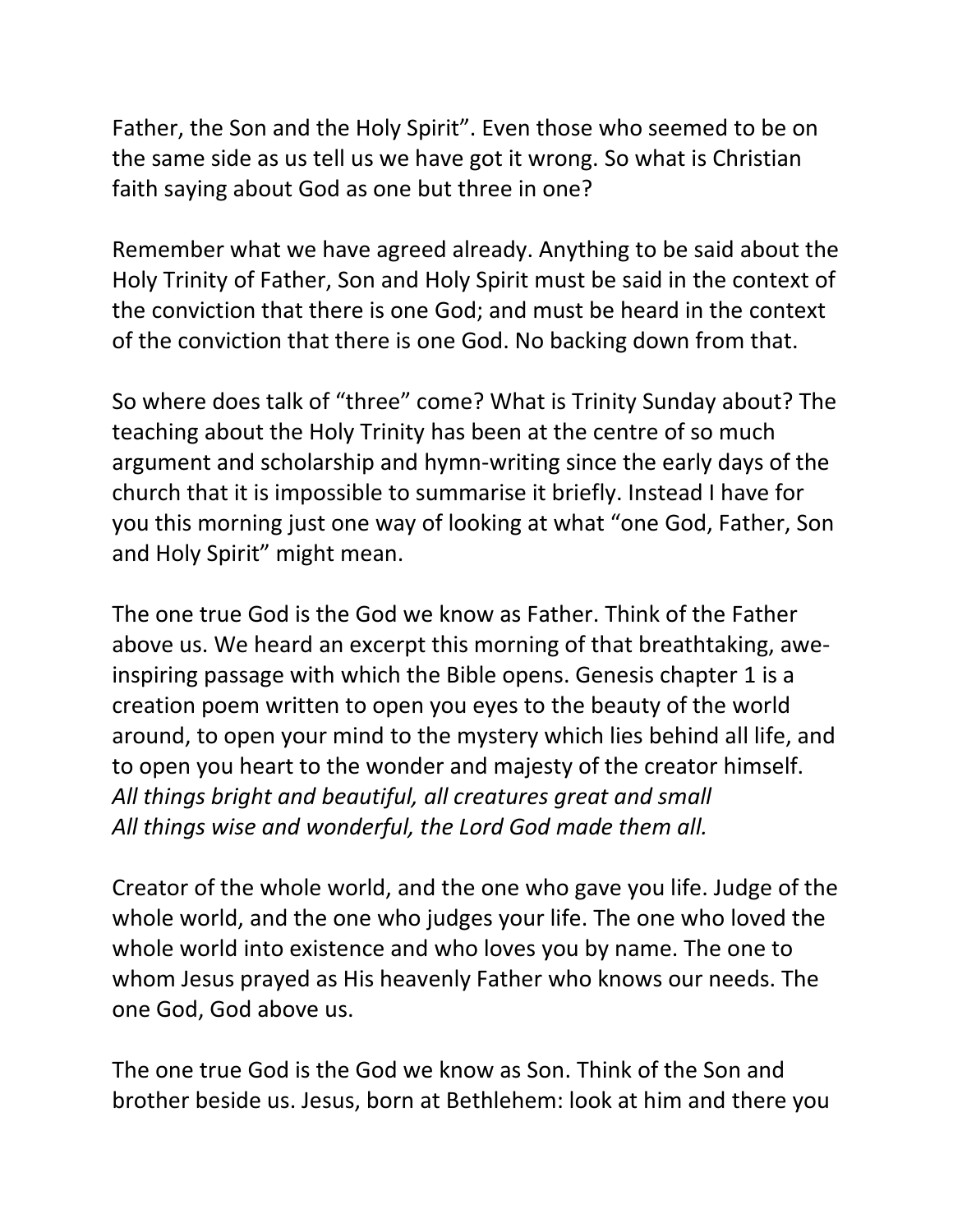see God. Jesus, crucified at Calvary: look at him and there you see God. Jesus, putting his hands on the eyes of a blind man and healing him: look at him and there you see God. Jesus, reaching out to gather in all those left behind by life: look at him and there you see God.

Jesus, God the Son, our brother. When Jesus says, "Come to me, all you who are weary, and I will give you rest", that is the voice of God speaking to you. When Jesus says, "do to others as you would have them do to you". When Jesus says, "In my Father's house are many mansions….I go to prepare a place for you", that is the voice of God speaking to you. When Jesus says, "It is better to give than to receive", that is the voice of God speaking to you. God the Son, beside you; your companion on the way. The one God, God beside us.

The one true God, the God we know as Holy Spirit. Think of the Spirit within us. There is a hymn that was very popular a few years ago *Spirit of the living God, fall afresh on me Break me, melt me, mould me, fill me Spirit of the living God, fall afresh on me.* God the Spirit within us.

Last Sunday in church was the Day of Pentecost. The Holy spirit coming to the followers of Jesus in wisdom and in power. Sometimes very faint, if you feel God within you challenging your conscience, calling you to live a gentler purer life…Sometimes very faint, if you feel God within you forgiving a sense of guilt that has weighed you down for years….Sometimes very faint, if you feel God within you giving your weak hands and weak heart the strength to face some dreadful challenge which lies ahead of you…. And maybe not always so faint. The one god, God within us.